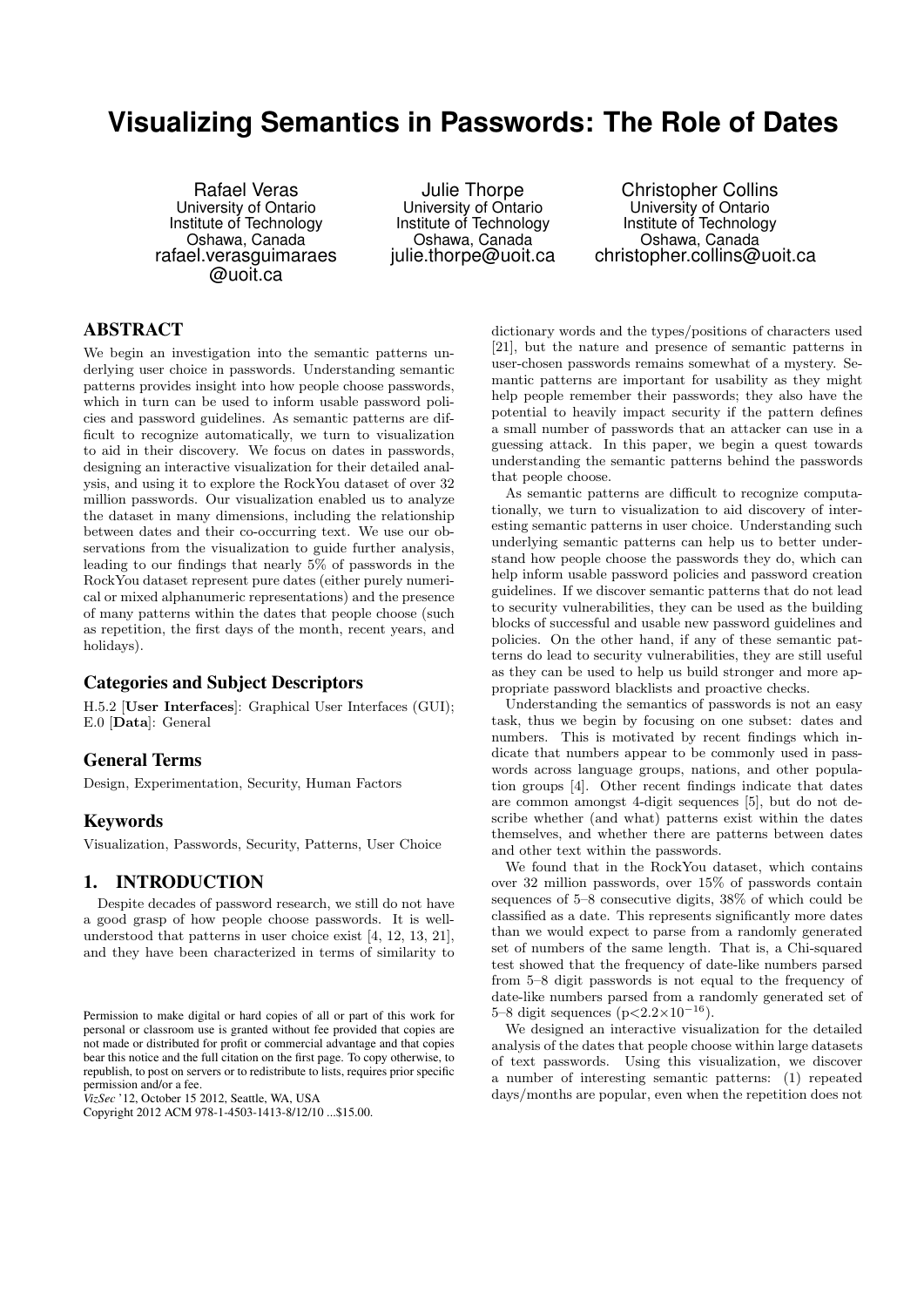extend to the year portion of the date, (2) holidays are popular, (3) duplicating a year to create an 8-digit password is common, and (4) when non-digits are paired with dates, they are most commonly single-characters, or names of months.

Our contributions include a new visualization design to visualize date-related patterns in password databases, an analysis of these patterns in the 32-million password RockYou dataset [\[17\]](#page-7-5), the creation and testing of a guessing dictionary based on these patterns, and a discussion of the security implications of these patterns.

The remainder of this paper is organized as follows. Section [2](#page-1-0) discusses related research. Section [3](#page-1-1) explains the data set we used and how it was pre-processed for input to the visualization. Section [4](#page-3-0) describes the visual and interaction design of our visualization. Section [5](#page-4-0) describes interesting patterns that we discovered using this visualization, and Section [6](#page-5-0) describes their security implications. We conclude with a discussion of future work in Section [7.](#page-6-0)

# <span id="page-1-0"></span>2. RELATED WORK

We discuss the related work from three different research areas that intersect our study. Regarding the problem domain of password patterns, there is extensive literature on password guessing and distribution, although the analysis of password patterns from large, real-world datasets is a recent advent, fueled by the leakage of millions of passwords from popular websites during the last few years. Security data visualization is another relevant area; we focus our discussion on related visualizations of large collections of passwords. Finally, we discuss the works that influenced the design of our visualization, in particular, contributions in the areas of time-oriented data and multiple coordinated views.

#### 2.1 Password patterns

Perhaps the closest to our study, Bonneau and Preibusch [\[5\]](#page-7-4) approach the guessing difficulty of human-chosen 4-digit PIN by analyzing the patterns in passwords collected through a survey and gathered from the subset of 4-digit passwords in two real datasets, including the RockYou dataset used in this work. They "explain" most of their dataset using a set of patterns, including five different date patterns  $(e.g.,$ MMDD). Our current research deals with a different subset of RockYou, namely dates that appear to exist in passwords of any length, rather than 4-digit PIN numbers. We focus on passwords characterized by sequences of 5 to 8 digits, which allow a greater variety of date patterns, consequently involving increased ambiguity. While Bonneau and Preibusch [\[5\]](#page-7-4) mention the presence of overlapping patterns, deep analysis was out of the scope of their investigation; in our present paper, we discuss this challenge in Section [3.2.](#page-2-0) Additionally, in our work we introduce an exploration of the relationship between text and dates which co-occur in passwords.

Some other related works have made use of the RockYou dataset. For example, Weir et al. [\[21\]](#page-7-3) use it as a target of attacks in order to account for the effectiveness of password creation rules, showing several statistics about the use of digits in passwords.

Studies involving large samples have also been published recently. Florencio and Herley [\[12\]](#page-7-1) report on web password habits of half a million users. However, due to privacy concerns that hinder the access to raw passwords, there is no detailed analysis of semantic patterns, such as dates and numerical sequences. The same constraint was imposed to

Bonneau [\[4\]](#page-7-0), as a condition to access password data from 70 million Yahoo! users, the largest sample ever studied. In this paper, it is shown that the distribution of Yahoo! and Rock-You passwords are considerably similar, a fact that might alleviate possible concerns regarding the reliability and relevance of leaked data.

## 2.2 Security data visualization

There is a substantial body of research in visualizing security data, spreading across diverse topics including network security  $(e.g., [10])$  $(e.g., [10])$  $(e.g., [10])$ , system security  $(e.g., [18])$  $(e.g., [18])$  $(e.g., [18])$ , and password strength meters  $(e.g.,$  as used by Google [\[9\]](#page-7-8)). We do not aim to provide a comprehensive review of security visualization herein; rather we focus on work that visualizes patterns in user choice in text passwords and PIN numbers.

Schweitzer et al. [\[15\]](#page-7-9) employ a visualization to guide the analytical process of detecting spatial keyboard patterns in passwords. The visualization is used in the early phase to visually detect the main keyboard patterns, preceding their formalization, then further counting and computing statistics independently.

Bonneau and Preibusch [\[5\]](#page-7-4) present a basic two-dimensional matrix plot that visualizes user-chosen 4-digit PIN numbers. This visualization indicated a preference for numbers that could be dates, but does not show which days are popular (across groups of years), and what words and other symbols may be commonly related to individual dates (and groups of dates). Understanding such details, and consequently more about how people choose dates in their passwords, further motivates the visualization we present in this paper.

## 2.3 Time-oriented visualization and multiple coordinated views

Several works discuss the properties of time-oriented data and their implications for visualization design [\[2\]](#page-6-1) [\[16\]](#page-7-10). We especially benefit from the "categorization of techniques" [\[1\]](#page-6-2) and a massive catalog containing over a hundred visualizations of temporal data [\[3\]](#page-6-3) to specify the requirements and design goals of both our temporal visualizations.

We combine time-oriented and textual views with filtering capabilities in a web-based, multiple coordinated views layout. In a similar way, Visgets [\[11\]](#page-7-11) combines interactive query visualizations for spatial, temporal and topical aspects of data in a web application.

## <span id="page-1-1"></span>3. DATA PREPARATION

Starting with raw passwords, our data underwent a series of preparation steps: selecting, parsing, and counting in order to form the dataset used for the visualization.

## 3.1 Dataset

We make use of a password dataset that was leaked from the social gaming website RockYou in 2009, when hackers took advantage of an SQL injection vulnerability. It comprises over 32 million passwords stored in plain text and contains no user information—at least in the copy we had access to. This last fact implies that we can not base our analysis on demographic assumptions; thus, possible differences in the distribution of dates and use of numerical sequences depending on culture, age or gender are not considered. In particular, we could greatly benefit from birth date information, since it is regarded as having close relation to the choice of dates in passwords. On the other hand, a benefit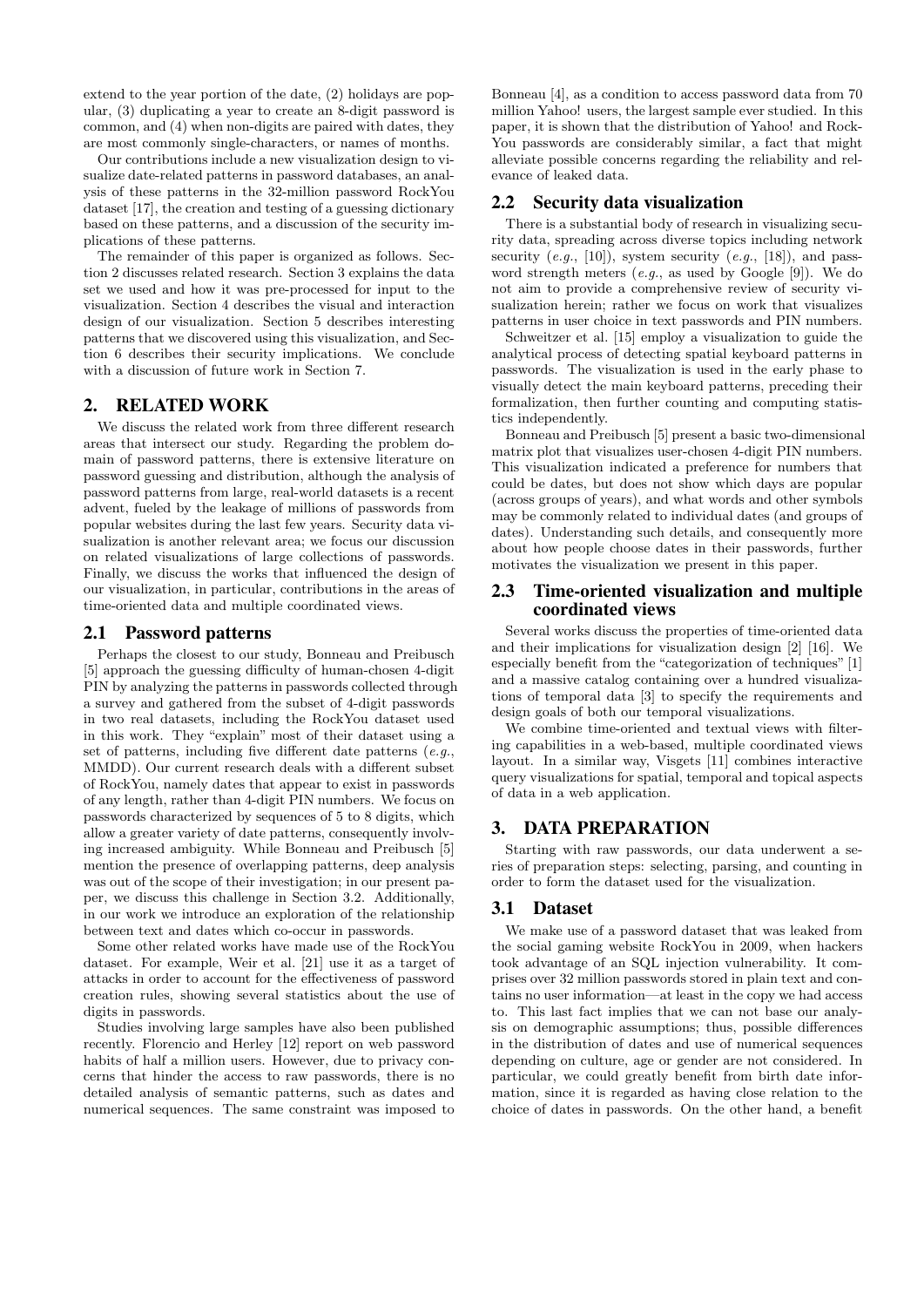

<span id="page-2-1"></span>Figure 1: The coordinated visualization interface, with the Tile Map at top, the Radial Plot at left, and the Wordle of raw dates on the right. The Wordle is set to show only mixed numeric and text dates, and all other plots are coordinated to this filtering interaction. On the far right is a list of filtered passwords which the analyst has interactively removed from the analysis. Annotations were manually added to point out interesting patterns.

of using this dataset is that its large size allows us to explore more refined subsets that still contain reasonable password sample sizes.

#### <span id="page-2-0"></span>3.2 Processing

Passwords come in a wide variety of forms. Since our principal goal is to characterize the occurrence of dates, we need to determine what will be considered as such. The everyday use of dates is supported by some important conventions and symbols meant to avoid ambiguity when a compact format is convenient. For example, separators  $(e.g., ' \rangle', '-'', '')$  are normally used to delimit the elements of a date (year, month, and day); however, perhaps due to historical constraints in some password systems, password creation rules, and factors such as usability, memorability, and even portability—it is easier to re-use them as PINs—, people tend to avoid special characters in passwords.

Not less important, the order of the elements also helps to resolve ambiguity. Notably, the way people use it varies deeply across countries, and is source of confusion even within a single country, as is the case of Canada, where both DD/MM and MM/DD formats are used. Since we do not know the country where a password was issued, deciding between formats naturally becomes a challenge. Furthermore, the presence of leading zeros is also a source of variation and ambiguity. Even considering the separators, the date 01/02/99

can be parsed as February 1, 1999 or January 2, 1999. If we remove the separators and the leading zero (10299), the date February 10, 1999 is also introduced as a possibility.

Since it is clear that information tends to be lost as a result of transforming dates to fit them in passwords, the parsing process is challenging. First, we select all passwords that contain a consecutive sequence of 5 to 8 digits. Passwords containing sequences of less than 5 digits are discarded, even though a date can be represented by 4 digits; we do this because we are only seeking dates which are fully specified with day, month, and year. At this point, the most common numerical sequences are 12345, 111111, 123123, 121212 and 112233, which, intuitively, seem not to represent dates, but "pure" numerical/keyboard patterns (see Appendix [A\)](#page-7-12). We remove all sequences that match any of the numerical patterns and some other highly frequent sequences not captured by the patterns.

The next step is to test the sequences against a comprehensive list of date formats (see Appendix [B\)](#page-7-13). This list captures a broad range of formats of 5–8 digits without special characters, including variations in use of leading zero. A valid date should match at least one of them and lie between the year range [1900, 2012].

A single password can match several formats, that might translate into different or repeated dates (e.g., 030475  $\rightarrow$ MMDDYY, DDMMYY  $\rightarrow$  April 3 and March 4, 1975). We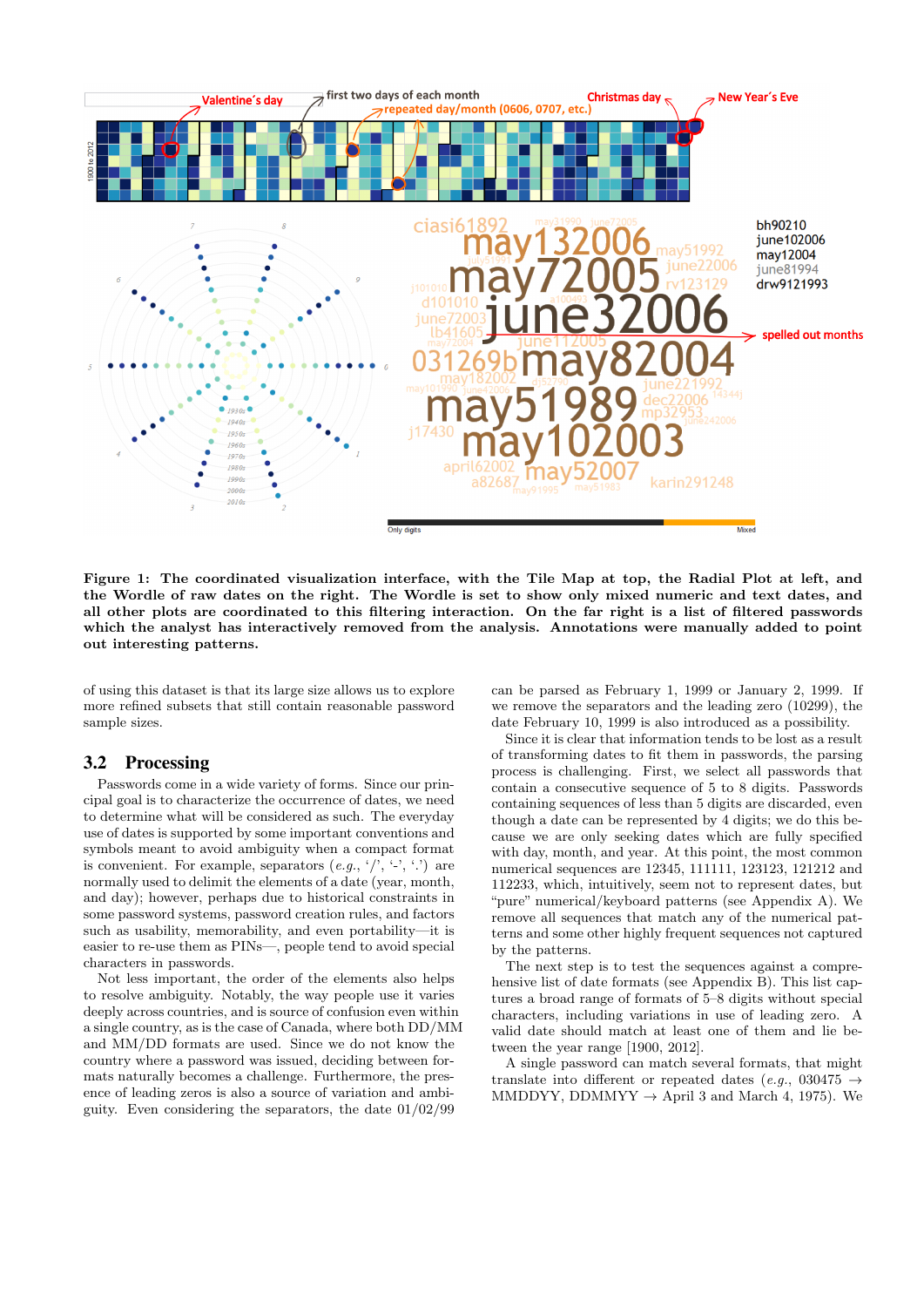| Table 1: Table of statistics of how numbers and dates appear in the RockYou (RY) dataset [17]. |  |  |  |  |  |
|------------------------------------------------------------------------------------------------|--|--|--|--|--|
|------------------------------------------------------------------------------------------------|--|--|--|--|--|

<span id="page-3-1"></span>

| Subset Description                                                                | # of      | $%$ of RY |
|-----------------------------------------------------------------------------------|-----------|-----------|
|                                                                                   | Passwords | Passwords |
| (1) Passwords containing sequences of at least 4 digits                           | 8,056,329 | 24.72\%   |
| $(2)$ Passwords from $(1)$ above that match a numerical pattern (see Section 3.2) | 1,346,410 | $4.13\%$  |
| $(3)$ Passwords containing 5–8 consecutive digits                                 | 4,974,602 | 15.26\%   |
| (4) Passwords that are exactly 5–8 digits (all numeric digits)                    | 3,951,852 | 12.13\%   |
| $(5)$ Passwords containing 5–8 consecutive digits and match a date                | 1,934,821 | 5.93%     |
| $(6)$ Passwords that are exactly 5–8 digits and match a date                      | 1,469,662 | $4.51\%$  |
| (7) Passwords that contain a date and other text                                  | 358,562   | 1.10\%    |
| (8) Passwords that are exactly 5–8 digits, match a date and numerical pattern     | 114.724   | $0.35\%$  |
| (9) Passwords that are exactly 5–8 digits, match a date, no numerical pattern     | 1,354,938 | 4.16\%    |

considered different approaches for dealing with this ambiguity when building the frequency distribution of dates. Counting all derived dates as independent events was discarded because it would overrate ambiguous dates. Counting just the first match based on a priority list of formats turned out to be impractical since we don't have solid basis on which to prioritize them. Hence, the most reasonable strategy is to divide the count of a single event between all matched dates. In the aforementioned case, for instance, both dates would receive an increase of 0.5 in their frequency value.

#### 3.3 Testing the Dates Assumption

We performed an experiment to rule out that the matched date sequences in the observed data (RockYou dataset) could be observed by chance.

The experiment was divided in four parts, each corresponding to the sequence lengths considered. For each length, we randomly generated a list containing as many numerical sequences as found in the RockYou dataset. We then run the parsing algorithm over both samples, counting the event of a success (when a sequence is matched by at least one format). Finally, a Pearson's Chi-squared Test is performed to compare the results. The proportion of sequences that contain dates found in the random list corresponds to our expected value. The results show that for all considered lengths, the number of dates found in the RockYou dataset is significantly higher than in the random dataset  $(p<2.2\times10^{-16})$ . While this test does not prove that numeric passwords which match date patterns are indeed intended to be dates, it does present intriguing evidence that the passwords may indeed represent dates, thus the semantic patterns of dates is of interest for further study using visualization.

#### 3.4 Discussion of Numbers in Passwords

Overall, the RockYou dataset contains over 32 million passwords, approximately 25% of which contains a sequence of 4 or more digits. Of these sequences of at least 4 digits, approximately 62% contain 5 to 8 digits (which can represent a full date consisting of a month, day, and year).

Table [1](#page-3-1) summarizes some interesting statistics on this password dataset. When we match the sequences of 5–8 digits against our date patterns, we notice that they can explain 38% of such sequences. Dates appear to be more popular in sequences that are completely composed of digits: of the sequences that contain a date pattern, 75% are

entirely numerical digits. Of all passwords that are solely composed of digits, 37% match date patterns (or 34% when we remove the ones that may be due to a numerical pattern).

## <span id="page-3-0"></span>4. VISUALIZATION

To approach the problem of verifying whether dates really do play a significant role in passwords, and if so, discovering whether there are patterns of dates, or specific dates which stand out, we designed an interactive visualization to explore the dataset. We took a coordinated multiple views approach in order to provide several ways to look at the data (see Figure [1\)](#page-2-1). The main goals which guided our design are:

- Guide the investigation Drawing sound security recommendations from patterns observed in a dataset eventually requires rigorous statistical treatment; however, data manipulation at a low level is cumbersome and does not favour the exploration of data space necessary in the early stages of an investigation. The role of the visualization in this context is to support quick generation and early testing of hypotheses. It should enable insight on possible patterns and provide quantitative information to help deciding whether or not a statistical experiment is worthy. Thus, the formal procedures are left for validation in the final phase of the investigation.
- Facilitate exploration of diverse scenarios The tool should enable one to easily delimit scenarios for investigation of localized patterns. This involves the ability to narrow the scope based on time dimension (e.g., decades, years, days...) and password structure  $(e.g.,)$  presence of a numerical pattern or letters).
- Easily accessible We took a rapid-prototyping approach, refining the visualization to respond to the questions raised by every new hypothesis drawn, reflecting our increasing understanding of the data. As a consequence we needed a medium that provides easy and fast deployment of new versions and high accessibility to a distributed team.

#### 4.1 Representation and Interaction Design

We opted for a layout with coordinated views that display the frequency of passwords at multiple aggregation levels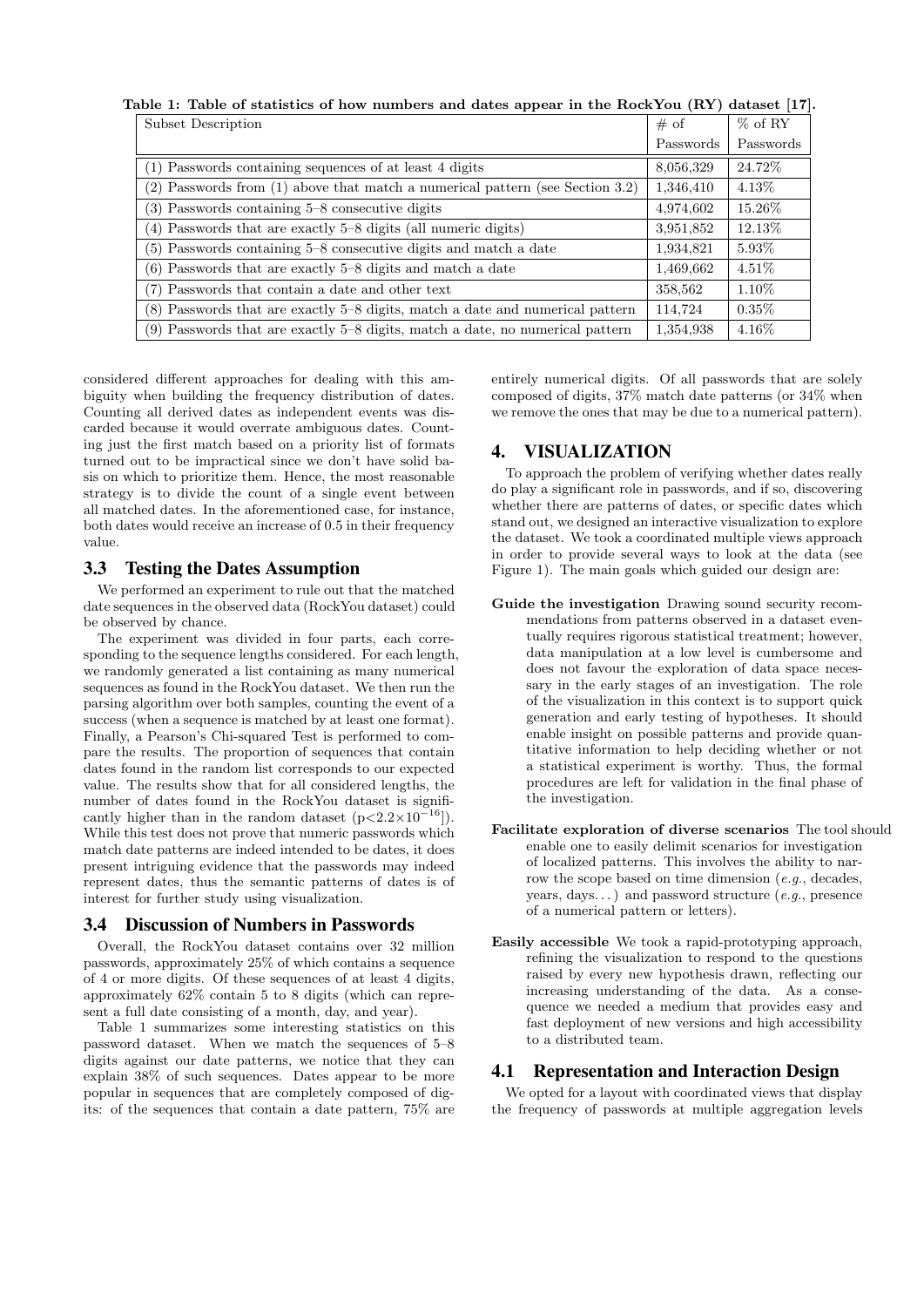(decades, years, months, and days). To provide the analyst with confidence in our parsing algorithm, and to make use of the human ability to see patterns, we also provide a view of the raw passwords. There are three main components of the view. The Radial Plot shows the distribution of dates parsed from passwords along years and decades, the Tile Map depicts the distribution of passwords across days and months, while the raw passwords are shown in a Wordle view. Performing filtering in a high-level view, such as the Radial Plot, narrows the context of the lower level ones, in a top-down fashion; conversely, removing elements from the low level views triggers updates in the high level ones. Despite the huge amount of data, we strive for fluidity to support perception of changes resulting from transition between states.

#### *4.1.1 Radial plot*

This view represents years through circles positioned in a radial layout (see Figure [1,](#page-2-1) bottom left). All years of a certain decade are evenly distributed along a ring, in clockwise order. The rings, representing decades, are organized in ascending order from center to periphery. Each spoke represents years ending in a particular digit. The frequency of passwords in a given year is encoded by color, according to a quantile scale that maps the frequency values to the range [0,9], corresponding to the colors of a sequential multi-hue pallette published by Brewer [\[7\]](#page-7-14). This scale is meant to reduce the negative visual effect produced by outliers, which occurs with a linear color scale.

The radial view enables observation of cyclical patterns, while also giving us a sense of the linear growth of frequency over the decades; furthermore, it enables rich interaction through selection of rings, circles and labels. The most common cyclical representation is, however, the spiral [\[8,](#page-7-15) [19\]](#page-7-16). We choose instead the ring-based configuration because it allows selection of rings (aggregation by decade), which is an important task in this context.

The default state corresponds to the overview, where the whole dataset is shown in all views, and can be reached by clicking on a blank space in the Radial Plot. Selecting a year by clicking it updates the Tile Map to show the corresponding frequency distribution across days of that year, and the Wordle is filled with the corresponding passwords. In the same way, it is possible to aggregate the years by decade by selecting a ring. Cross-decade aggregation is supported by clicking on an external label at the end of a spoke,  $e.g.,$ clicking '2' would select the years 1902, 1912, 1922 and so forth.

## *4.1.2 Tile Map*

The Tile Map (see Figure [1,](#page-2-1) top) uses a calendar layout to display the frequencies computed for each day in a particular year [\[14\]](#page-7-17). The color encoding is consistent with the Radial Plot; that is, frequent regions are evidenced by dark tiles. A click on a tile triggers an update in the Wordle, which will show the raw passwords associated with the selected day. We extend the original use of Tile Maps by plotting aggregated values from multiple years, much like as though several maps were stacked. When used in this way, the calendar nature of the visualization loses its meaning, so we discard the labels informing the days of week (Monday, Tuesday, etc.). Although simultaneous display of multiple Tile Maps in a vertical list eases comparison between years

[\[22\]](#page-7-18), aggregating them in a single unit allows better perception of patterns accumulated over a period of time.

#### *4.1.3 Word cloud*

This visualization builds on the idea of a Wordle diagram, a tightly packed version of a word cloud [\[20\]](#page-7-19) (see Figure [1,](#page-2-1) bottom right). The view is populated with raw passwords which match the selected years (Radial Plot) and day, if any (Tile Map). The passwords are sized according to the number of times they occur in the underlying dataset. An indicator bar is used to show the proportion of matched passwords which are purely numerical compared to those which contain a date-like numeric sequence as well as words and other symbols. This bar is interactive and can be used to restrict the view to the corresponding subset by clicking the corresponding bar.

In order to allow a researcher to remove any passwords which are strong outliers, and to see patterns in the remaining data, we provide the ability to select and remove a password from the Wordle. The filtered word goes to a 'filtered' panel on the right side, then the Wordle is recomputed. When the computation is done, an animation smoothly reorganize the passwords.

Since it can be difficult to keep track of what has changed when a new layout is calculated  $(e.q.,)$ , which passwords got more or less importance after a filter is adjusted), the duration of the transition is proportional to the frequency of the password. So, more frequent (bigger) passwords move slower. While we have not tested this, we feel that this appearance of the larger passwords moving more slowly helps to give stability to the view during the relayout process.

#### 4.2 Implementation

The tool is a web-based application that runs entirely in the browser, is written in JavaScript, and built on top of a set of web technologies standardized by W3C; namely, HTML, CSS and SVG. In additon, we use the D3 library [\[6\]](#page-7-20) to manipulate data and the page's elements, to control animation, map data values to visual attributes and deal with events.

The web platform is convenient to our distributed and multi-disciplinary team, since it allows easy and fast deployment of new releases. It is also suitable for the rapidprototyping development model that was undertaken.

## <span id="page-4-0"></span>5. SEMANTIC PATTERNS DISCOVERED

When using our date visualization tool, we noticed a number of interesting patterns in user choice (Figure [1\)](#page-2-1). To summarize, there appears to be a preference for the following:

- Years after 1969. The popularity of a year is indicated by the darkness of the color in the radial portion of the visualization. See Section [5.1](#page-5-1) for further details.
- Text words that spell out the name of a month  $(e.g.,$ "May12009"); see Section [5.2.](#page-5-2)
- Two years immediately after one another (e.g., "20082008" or "19391945").
- The first two days in each month  $(e.q., "010989").$
- Repeated months/days (e.g., "August 08").
- Holidays (e.g., Valentine's day, Christmas day, and New Year's day); see Section [5.3.](#page-5-3)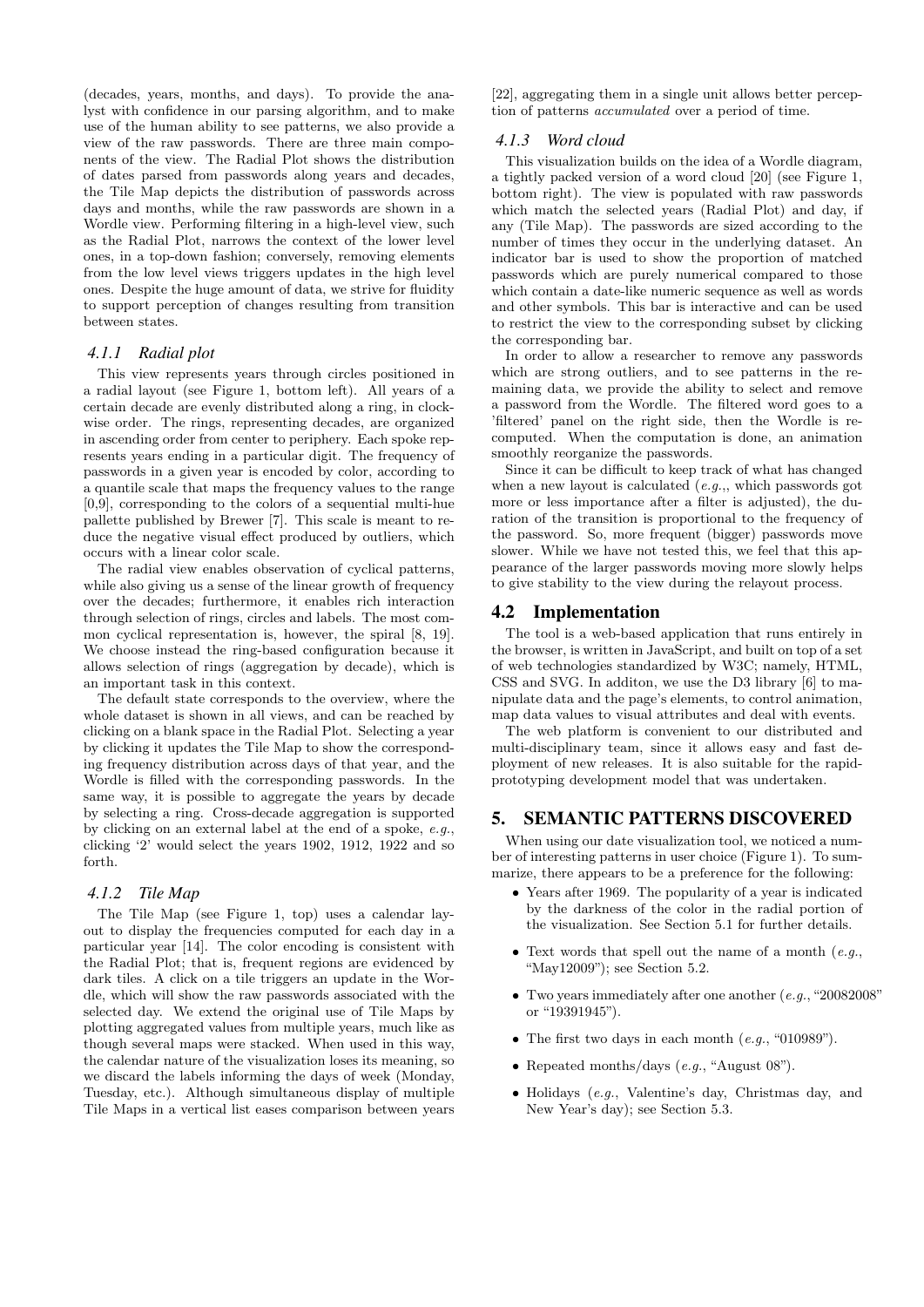We use each of these observations to specify patterns, which we use to compile a dictionary used to analyze security implications (discussed in Section [6\)](#page-5-0). We investigate these patterns further in the following subsections.

## <span id="page-5-1"></span>5.1 Recent Years

The radial plot indicates that recent years, in particular after 1969, are the most popular. Years in the 1980's, followed by 1990's and then the 2000's appear to be the most popular. There are still a fair number in the 1970's and 2010's, and the popularity noticeably drops after 1969. We investigated this effect further and found that 1,160,801 (86% of purely numeric date passwords) represent dates after 1969. Some possible reasons for this preference are that the dates correspond with: (1) the birthdays of people using these accounts, (2) the dates of significant events for the people using these accounts, and (3) the dates that people created these accounts.

## <span id="page-5-2"></span>5.2 Text Combined with Dates

Using the Wordle portion of the visualization, we examined the most popular text strings that co-occur with dates. We observed that single-characters and initials appear the most frequently, and when full words are used, they are often the months of the year. This motivated us to examine how many passwords match date patterns, where the month is spelled out as opposed to being in a purely numerical format. We generated a set of formats for such dates, for example, MonthDDYY (see all formats in the Appendix). In all cases where the day is a single digit, we assume no leading zero is present. Our results are shown in Table [2.](#page-5-4)

| Years      | # of      | $\%$ of all |
|------------|-----------|-------------|
| considered | passwords | passwords   |
| 1900-2012  | 124460    | $0.38\%$    |
| 1969-2012  | 117436    | $0.36\%$    |

<span id="page-5-4"></span>Table 2: Passwords in the RockYou dataset that are in a mixed characters and digits representation of a date (e.g., "1May1990").

We found these numbers to be quite surprising, given that dates written in this format are rather specific. Table [3](#page-5-5) combines this result with the pure number results that are dates, showing that nearly 5% of users choose a date as their password, and nearly 4% of users choose a date on or after 1969 as their password. As indicated in Table [1,](#page-3-1) the number should be even higher when considering users who choose dates as part of their passwords.

| Years      | # of      | % of all  |
|------------|-----------|-----------|
| considered | passwords | passwords |
| 1900-2012  | 1479398   | $4.54\%$  |
| 1969-2012  | 1278237   | $3.92\%$  |

<span id="page-5-5"></span>Table 3: Passwords in the RockYou dataset that match a date pattern (e.g., "1May1990" or "01051990"). Note that dates which can also be considered a numerical pattern  $(e.g., "112233")$  are not included in this result.

## <span id="page-5-3"></span>5.3 Holidays

Through exploring using our visualization, we discovered that some familiar dates "pop out", which correlate with holidays such as Valentine's Day, New Year's Day, New Year's Eve, and Christmas Day (see Figure [1\)](#page-2-1). While exploring the decades individually, we also noticed a number of other noteworthy dates appearing more frequently than expected, including:

- March 21 (First day of spring; Persian new year)
- December 21, 2012 (date associated with the "2012 phenomenon")
- August 17, 1945 (Indonesian Independence Day)
- April 14 and 15, 1912 (when the Titanic sank)

## <span id="page-5-0"></span>6. SECURITY IMPLICATIONS

Our observations using our visualization tool provide deeper understanding of user choice relating to the semantic category of dates. It provides information regarding how an attacker might perform an offline attack against a system in which he or she has no knowledge of the users, their spoken languages, and the dates they might choose  $(e.g.,\,$ not know the user's birthday). Our analysis can also inform password policies and guidelines.

## 6.1 Date-based Guessing Attacks

Here we focus on purely numeric passwords, showing the results of building a dictionary based on each of the patterns discussed in Section [5.](#page-4-0) Our results are provided in Table [4.](#page-6-4) Of particular interest are the bolded values in the last two rows. In the second last row ("combined"), we see that by creating a dictionary which combines all of our visualizationobserved patterns, we would be able to guess over 27% of date-based passwords using a dictionary composed of only approximately 15% of the possible dates. The final row shows that we can guess over 22% of date-based passwords using a dictionary composed of only approximately 7% of the possible dates.

Our findings approximate the extent to which these patterns dominate user choices of dates. The breakdown of each individual sub-dictionary, and the combined dictionary (with duplicates removed) is provided in Table [4.](#page-6-4)

Table [4](#page-6-4) shows that these patterns correctly capture approximately 27% of date passwords, which corresponds to approximately 1% of all RockYou passwords. We emphasize that we have eliminated our identified numerical patterns (e.g., "121212") from these results, and that by combining raw numerical patterns with this dictionary, even more passwords could be guessed; however our purpose in the present paper is to quantify the effect of popularly-chosen dates. The results of the combined dictionary show that we could guess nearly 1% of all RockYou passwords in approximately 15,000 guesses defined by "popular-looking" dates.

Given that this dictionary uses only purely numerical passwords, it could model an attack under the following threat model — when an attacker only wishes to obtain access to a single account, account-lockouts are not implemented (or the attack is offline), and the attacker knows nothing about the target user group (e.g., language, birthdates, etc.). Of course, numerical patterns appear to be more popular and would pose more of a threat, but on some systems such obvious passwords may be blacklisted.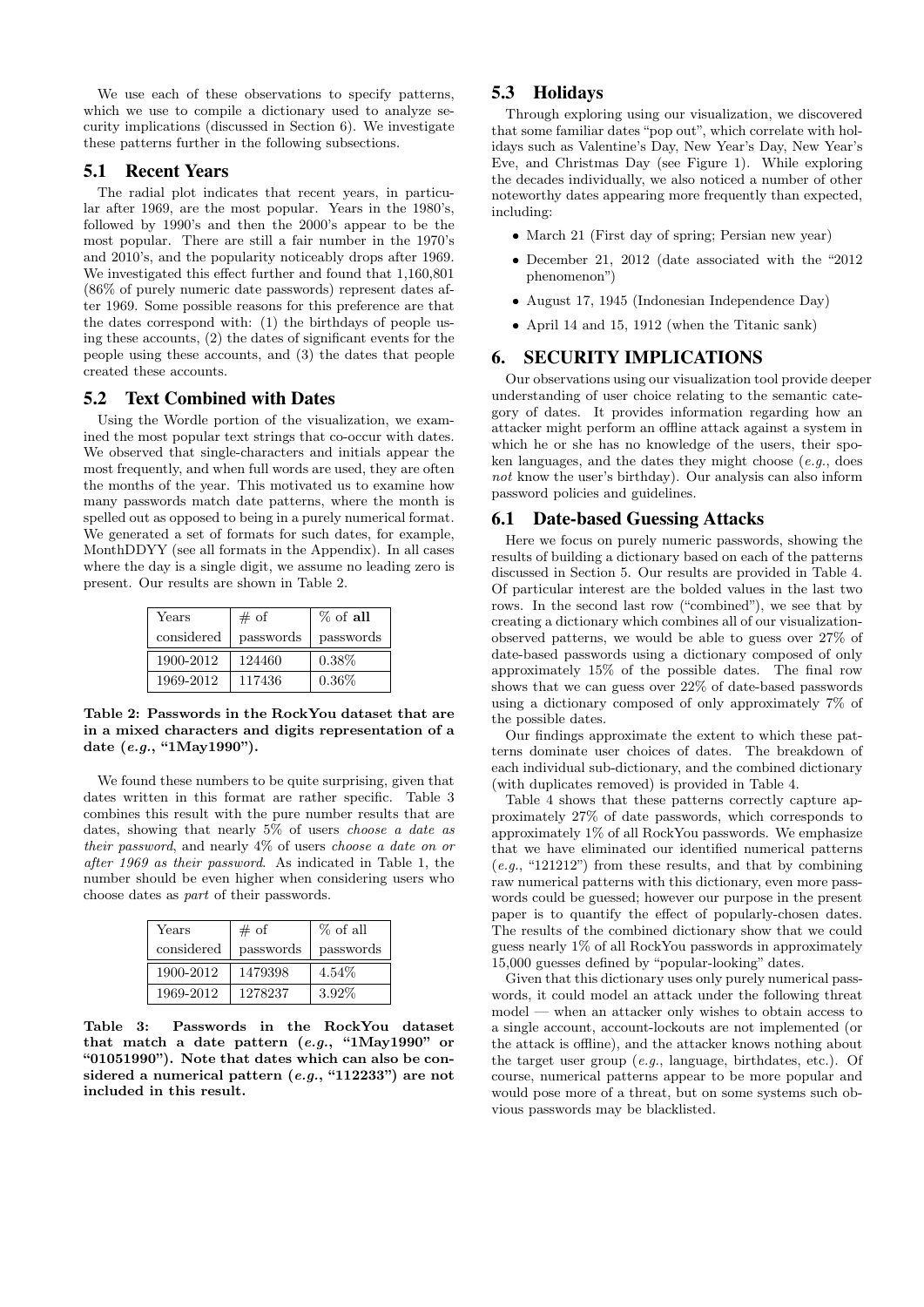| Dictionary $(1900-2012,$           | dictionary | $%$ of full | $#$ passwords | % of all date | % of all RockYou |
|------------------------------------|------------|-------------|---------------|---------------|------------------|
| unless otherwise specified)        | size       | dictionary  | guessed       | passwords     | passwords        |
| $(1)$ All days                     | 206658     | $100.00\%$  | 1354938       | $100.00\%$    | $4.16\%$         |
| (2) Valentine's day                | 752        | $0.36\%$    | 6020          | $0.44\%$      | $0.02\%$         |
| (3) Christmas day                  | 426        | $0.21\%$    | 5675          | $0.42\%$      | $0.02\%$         |
| (4) New Year's Eve                 | 426        | $0.21\%$    | 4562          | $0.34\%$      | $0.01\%$         |
| (5) New Year's Day                 | 539        | $0.26\%$    | 9835          | $0.73\%$      | $0.03\%$         |
| $(6)$ First days of every month    | 11193      | 5.41%       | 105493        | 7.79%         | $0.32\%$         |
| All days in December<br>(7)        | 15501      | 7.50%       | 94957         | 7.01%         | $0.29\%$         |
| (8) Repeated days/months           | 5490       | 2.66%       | 71709         | 5.29%         | 0.22%            |
| (9) Repeated days/months/years     | 81         | $0.04\%$    | 16058         | $1.19\%$      | 0.05%            |
| $(10)$ Year1Year2                  | 12769      | $6.21\%$    | 29976         |               | $0.09\%$         |
| (11) Repeated years                | 113        | $0.05\%$    | 10490         |               | $0.03\%$         |
| $(2-11)$ Combined                  | 31856      | 15.49%      | 372640        | $27.50\%$     | 1.14\%           |
| $(2-11)$ Combined (only 1976–2012) | 14914      | $7.26\%$    | 303334        | 22.39%        | $0.93\%$         |

<span id="page-6-4"></span>Table 4: Passwords in the RockYou dataset that were guessed by dictionaries representing each of the patterns that we found in our visualization.

#### 6.2 Password Policies and Guidelines

We use the presented visualization to gain further understanding of how people choose dates in passwords. The date subset appears worthy of investigation as it is apparently a common semantic category within user choice; nearly 5% of all user passwords in the RockYou dataset can be considered a pure date. A dictionary that would be able to guess all of these pure dates would consist of approximately 508, 492 entries, which is feasible to guess in a short amount of time in an offline attack. This alone creates patterns that are easy for attackers to guess, implying that it would be prudent to recommend that users do not choose a pure date as their password, even when it adheres to all other password rules  $(e.g., "May1/2009" would satisfy common password require$ ments, but likely should be disallowed).

Our findings also strongly suggest the presence of certain patterns in user choice of dates. These patterns tell us something about user preferences, which provide further insight into the password selection process. For example, users seem to prefer dates that fall on the first day of the month, or are a partial repetition. This raises a question of whether users might prefer passwords that can be characterized by multiple patterns? It also raises the question of whether certain numbers are more memorable than others? If either is so, this could have implications for creating better password guidelines to aid users in choosing a more secure yet memorable password.

# <span id="page-6-0"></span>7. CONCLUSIONS

We have designed and created a visualization to aid the detection of date-related semantic patterns in user choice of passwords. Our visualization enabled discovery of a number of semantic patterns, including preferences for: years after 1969, text words that spell out the name of a month, two years immediately after one another, the first day in each month, repeated months/days, and holidays.

These semantic patterns have security implications — most notably, they enable the creation of language-independent password guessing dictionaries, which require no a-priori

knowledge of the users. These dictionaries could be successful in an offline attack or against systems that do not implement account lock-out policies. We created one dictionary of approximately 15,000 popular dates that guessed approximately 1% of passwords from the RockYou dataset. We also found that approximately  $4\%$  of RockYou passwords were purely numeric dates, which can be guessed in a dictionary of approximately 200,000 entries. Finally, we found that over 4.5% of RockYou passwords can be characterized as dates (either purely numeric dates or dates that spell out the name of the month).

Our findings suggest it would be prudent to recommend that users do not choose a pure date numeric sequence as their password. Our findings also strongly suggest the presence of certain patterns in user choice of dates. These patterns tell us something about user preferences, which provide further insight into the password selection process. Future work includes exploring other semantic categories that exist in user-chosen text passwords.

## 8. ACKNOWLEDGMENTS

The authors would like to thank the Natural Sciences and Engineering Research Council (NSERC) for funding through the Discovery Grant program.

#### References

- <span id="page-6-2"></span>[1] W. Aigner, S. Miksch, W. Muller, H. Schumann, and C. Tominski. Visualizing time-oriented data:a systematic view. Computers & Graphics,  $31(3):401-409$ ,  $2007$ .
- <span id="page-6-1"></span>[2] W. Aigner, S. Miksch, W. Müller, H. Schumann, and C. Tominski. Visual methods for analyzing time-Visual methods for analyzing timeoriented data. IEEE Trans. on Visualization and Computer Graphics, 14(1):47–60, Jan 2008.
- <span id="page-6-3"></span>[3] W. Aigner, S. Miksch, H. Schumann, and C. Tominski. Visualization of Time-Oriented Data, chapter 7, pages 15–44. Number 1997 in Human-Computer Interaction Series. Springer London, 2011.